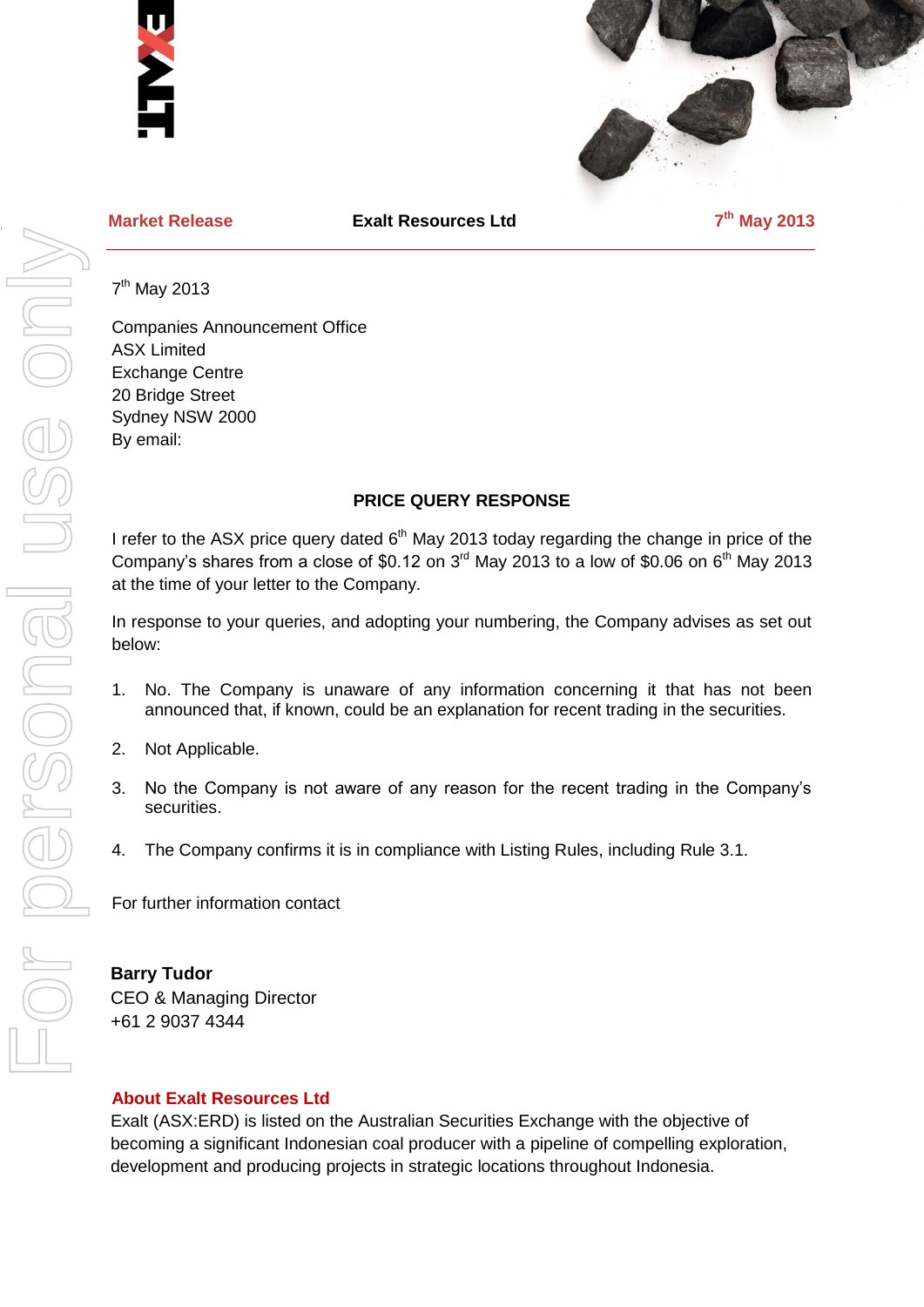

ASX Compliance Pty Limited ABN 26 087 780 489 20 Bridge Street Sydney NSW 2000 PO Box H224 Australia Square NSW 1215

Telephone 61 2 9227 0517 Facsimile 61 2 9641 7620 www.asx.com.au

6 May 2013

Mr Shane Hartwig Company Secretary Exalt Resources Limited Level 39, Australia Sq 264-278 George St Sydney, NSW 2000

By Email:

Dear Mr Hartwig

# **Exalt Resources Limited (the "Company") ASX price query**

We have noted a change in the price of the Entity's securities from a close of 12¢ on Friday 3 May 2013 to a low of 6¢ today, 6 May 2013. We have also noted an increase in the volume of trading in the Entity's securities over this period.

In light of the price decrease and increase in volume, ASX asks you to respond separately to each of the following questions:

- 1. Is the Entity aware of any information concerning it that has not been announced to the market which, if known by some in the market, could explain the recent trading in its securities?
- 2. If the answer to question 1 is "yes":
	- a) Is the Entity relying on Listing Rule 3.1A not to announce that information under Listing Rule 3.1?

Please note that the recent trading in the Entity's securities would suggest to ASX that such information may have ceased to be confidential and therefore the Entity may no longer be able to rely on Listing Rule 3.1A. Accordingly, if the answer to this question is "yes", you need to contact us immediately to discuss the situation.

b) Can an announcement be made immediately?

Please note, if the answer to this question is "no", you need to contact us immediately to discuss requesting a trading halt (see below).

- c) If an announcement cannot be made immediately, why not and when is it expected that an announcemant will be made?
- 3. If the answer to question 1 is "no", is there any other explanation that the Entity may have for the recent trading in its securities?
- 4. Please confirm that the Entity is in compliance with the Listing Rules and, in particular, Listing Rule 3.1.

## **When and where to send your response**

This request is made under, and in accordance with, Listing Rule 18.7. Your response is required as soon as reasonably possible and, in any event, by not later than half an hour before the start of trading (ie before